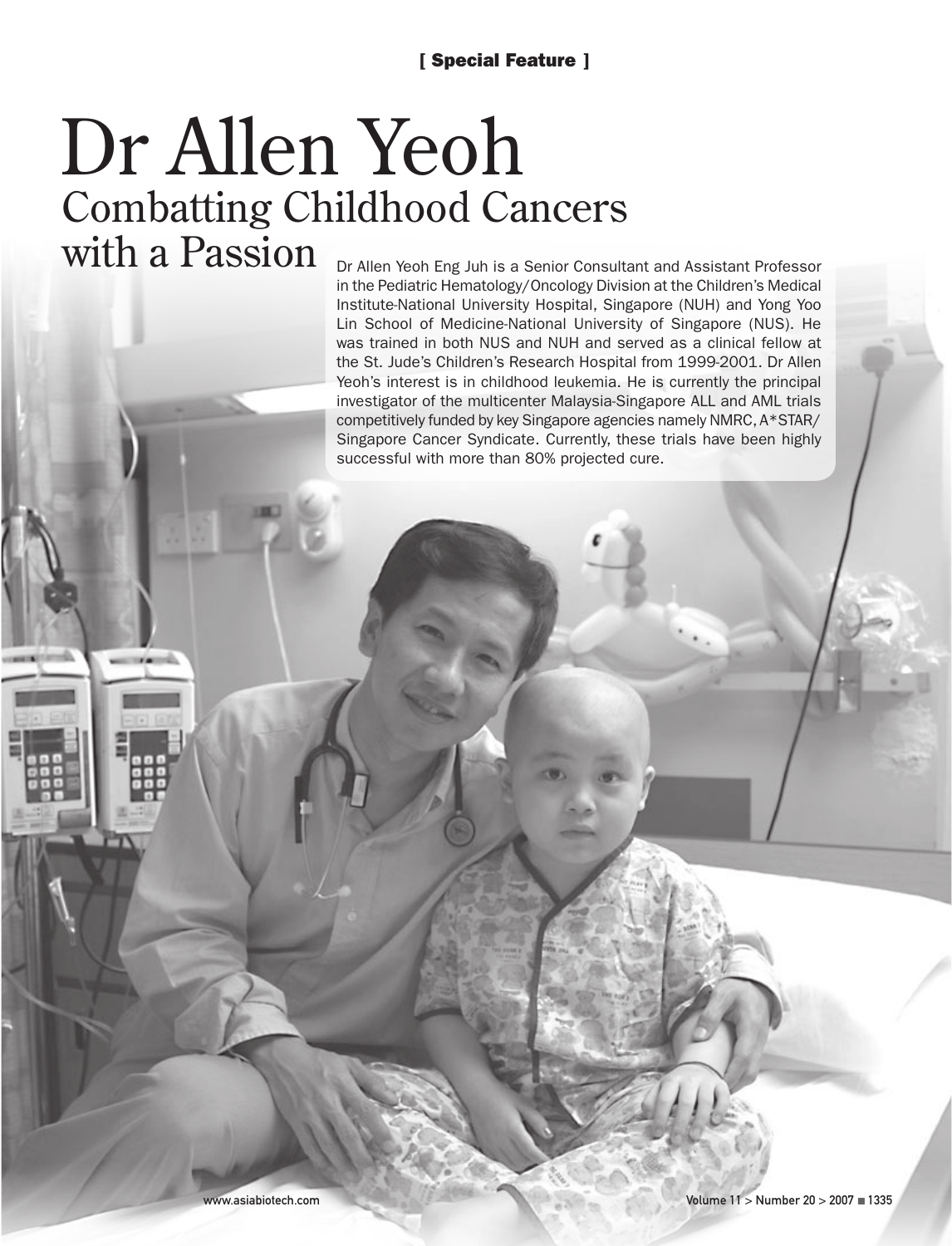### For the sake of our readers, some of whom are laymen, what are the common subtypes of childhood leukemias in Singapore?

Acute lymphoblastic leukemia (ALL Ia) is by far the most common, followed by acute myeloblastic leukemia (AML Ib). Data from the Singapore Childhood Cancer Registry from 1997 through 2006 are shown below (Tan AM, Ha C, *et al.*; SCCR).



## Can you share with us about the collaboration among St. Jude Children's Research Hospital, the Viva Foundation for Children with Cancer, and the National University Hospital (NUH) in Singapore?

The Viva Foundation for Children with Cancer was established by a group of philanthropists who are keen to help children with major devastating illnesses. They hope that, through their funding, they will be able to improve the outcome for these children. Childhood cancers, especially childhood leukemia, has become their area of focus. Specifically, children with leukemia are curable, but long term side effects and the risk of relapse must be carefully monitored.

We proposed to the Viva Foundation to focus on childhood cancers, and developed three strategic areas which Viva can help push and rapidly translate into clinical care in Singapore so as to improve the cure rate for children with cancers. These areas are as follows:

- 1. Cellular therapy to use stem cells for destroying leukemia and cancer cells and transplanting the bone marrow in very high-risk patients.
- 2. Childhood leukemia to develop cost-effective protocols for maximizing the chance of cure and minimizing the side effects.
- 3. Bone and soft tissue cancers to avoid amputation of the limb and attempt good limb salvage surgery.

After Viva identified childhood cancer as its focus, the foundation then searched for centers which manage children with cancer in Singapore that have the best potential to achieve its strategic aim using novel related technologies. The National University Hospital/National University of Singapore (NUH/NUS), with its strong academic and translational-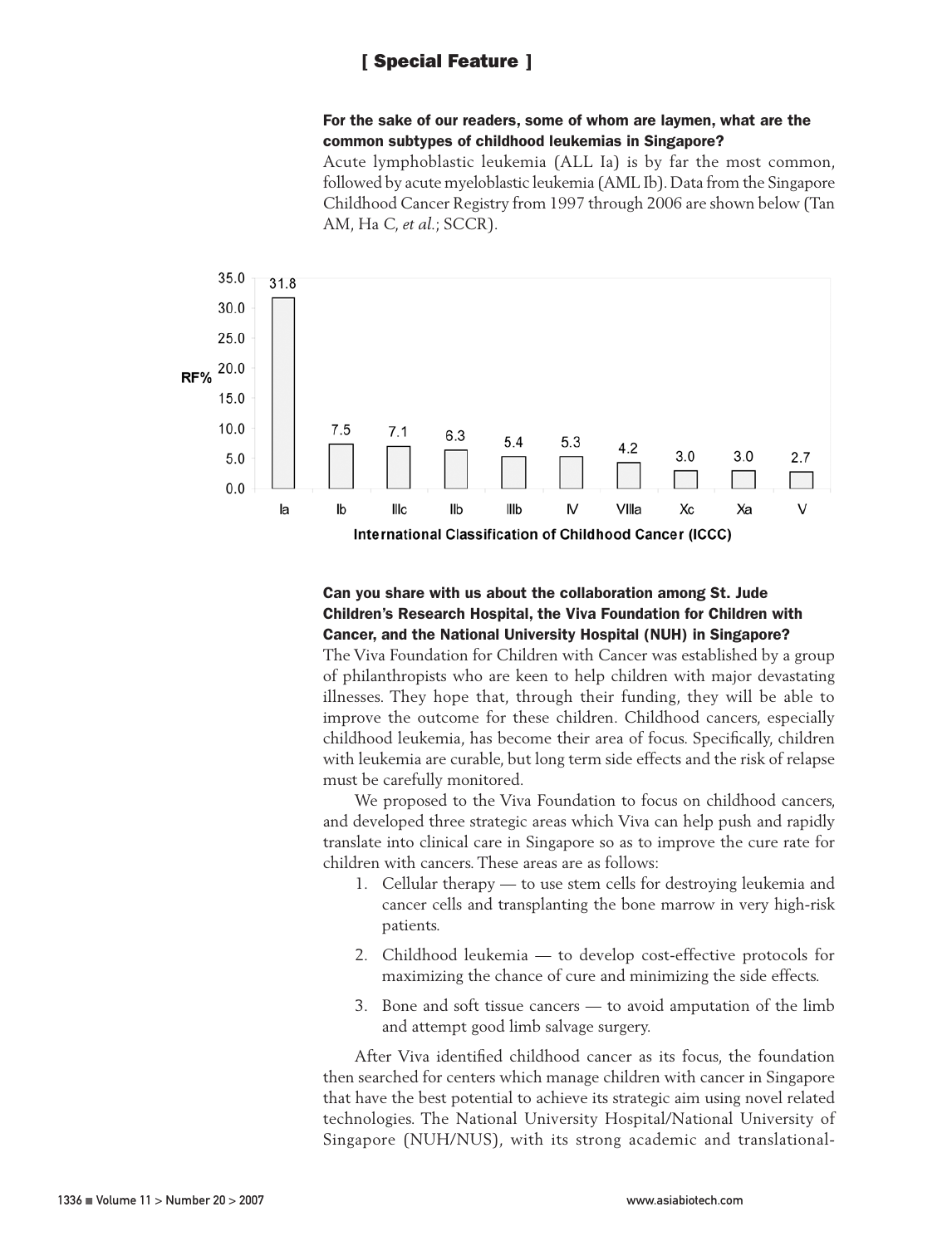

clinical research in leukemia, was chosen as the Viva Foundation Center of Excellence. Viva helped to raise funds to build the Center, which will be ready in January 2008 and will be housed in NUH ward 88.

St. Jude Children's Research Hospital has been the top children's cancer hospital consistently for the last 40–50 years. It is the "mecca" of pediatric oncology, and many top pediatric oncologists are trained and develop protocols there. Hence, it was the optimal choice in our case.

#### Why has Singapore been chosen for the collaboration with St. Jude?

St. Jude is a charity hospital whose mission is to help poor countries. Singapore, with its close proximity to many developing and third-world countries in the Asia Pacific, is thus a prime location for this purpose. Since 2003, NUH has had a strong outreach program, where we conduct annual workshops for doctors throughout the Asia Pacific region. St. Jude is piloting a new model of working with a regional center of excellence (in this case, NUH/NUS and Viva) to help another center in a developing country (in this case, Davao Medical Center, Philippines).

#### How is the alliance structured? Are there any research programs, training programs etc.?

Translational-clinical research and training as well as continuing medical education form the backbone of the St. Jude–Viva Program.

## Can you briefly explain what the St Jude–Singapore International Outreach Program is?

The St. Jude–Viva International Outreach Program is the humanitarian aspect of the St. Jude–Viva Program. Its purpose is to train doctors and nurses from the region in caring for children with cancer so as to improve the standard of treatment of childhood cancer in the region.